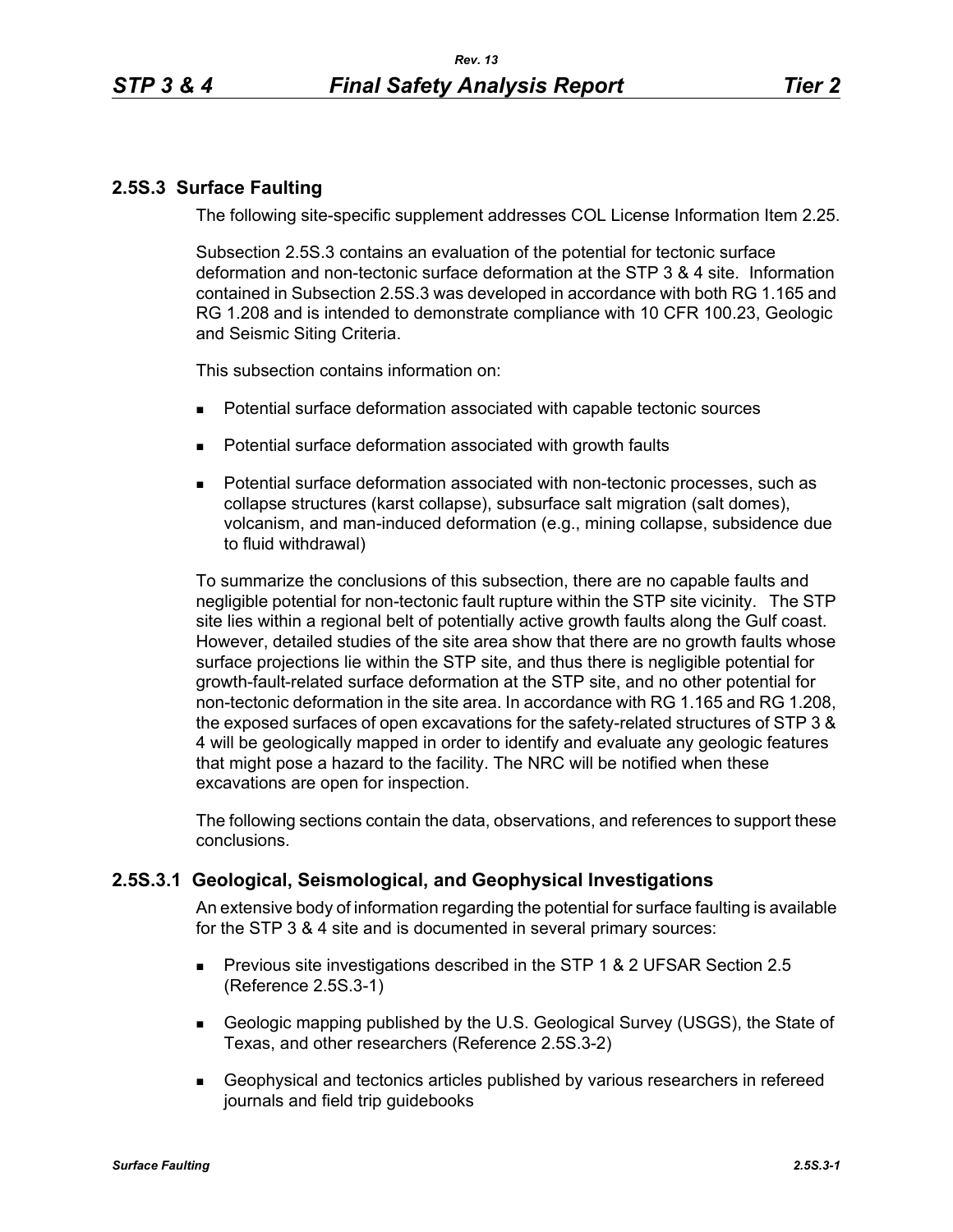Seismicity data compiled and analyzed in published journal articles, EPRI (Reference 2.5S.3-3), and the updated seismicity catalog (Subsection 2.5S.2)

In addition to reviewing this existing information, the following investigations were performed to assess the potential for tectonic and non-tectonic deformation within the STP site area:

- Compilation and review of existing data and literature, with emphasis on reports published since the STP 1 & 2 UFSAR (Reference 2.5S.3-1) and EPRI (Reference 2.5S.3-3) studies
- Interpretation of aerial photography and remote sensing imagery
- Field and aerial reconnaissance
- Review of pre- and post-EPRI seismicity
- Discussions with current researchers in the area

#### **2.5S.3.1.1 Previous Site Investigations**

The results of previous geology and seismology investigations at the STP site are presented in Section 2.5 of the STP 1 & 2 UFSAR (Reference 2.5S.3-1). The previous work documented the absence of tectonic faulting within the site area and it provides the following results documenting the absence of Quaternary faults at and within the area of the STP site:

- **Interpretation of air photos, satellite imagery, and topographic maps: Evaluation of** a variety of remote sensing imagery is documented in Subsection 2.5.1 of the STP 1 & 2 UFSAR (Reference 2.5S.3-1). Numerous tonal lineaments were identified on the imagery and investigated in the field. Reference 2.5S.3-1 contains documentation and conclusions that the lineaments were associated with recent and old cultural features, vegetation patterns, soil-type changes related to stratigraphic facies variations, concentrations of mima mounds (gilgai), and apparent alignments of non-related features. Reference 2.5S.3-1 contains documentation that there is no evidence of surface rupture, surface warping, or offset of geomorphic features indicative of active faulting.
- Seismicity analysis: The STP 1 & 2 UFSAR (Reference 2.5S.3-1) describes the analysis of regional seismicity. This analysis documented that no earthquakes had been reported within 80 miles of the STP site and that no capable faults were present in the site region. Subsection 2.5.2 of the STP 1 & 2 UFSAR concluded that there was no association of significant seismic activity with known faulting in the site region.
- Detailed analysis of geotechnical boring data: Subsection 2.5.1 of the STP 1 & 2 UFSAR (Reference 2.5S.3-1) describes an extensive subsurface exploration program to evaluate the site geomorphology, stratigraphy, lithology, structure, and tectonics. The program included a total of 157 borings: standard penetration tests with 2-inch-diameter split-spoon sampling, 3-inch and 6-inch-diameter thin-wall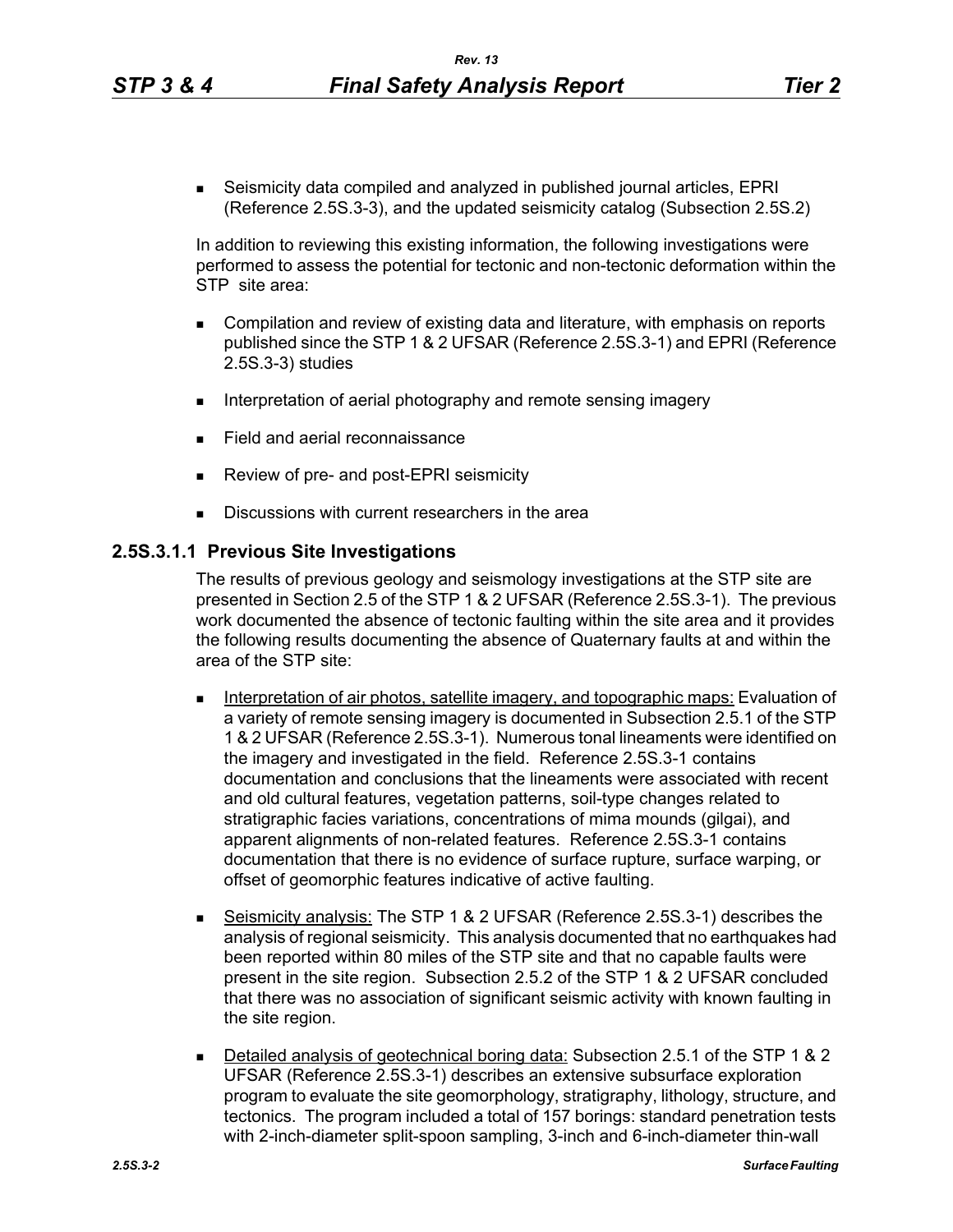penetration testing (CPT), test pits, and piezometer installations (Reference 2.5S.3-1). The data were used to demonstrate that there are no geologic structures or other geologic hazards at the site and in the near vicinity that would represent a threat to the facility.

- Analysis of seismic reflection data: Subsection 2.5.1 of the STP 1 & 2 UFSAR (Reference 2.5S.3-1) describes a detailed program to acquire and interpret seismic reflection data within the site area to identify and characterize growth faults in the subsurface. Based on analysis and interpretation of these data, the STP 1 & 2 UFSAR in Subsections 2.5.1 and 2.5.3 concluded that all growth faults in the site area, except two, die out in strata of Miocene age or older, and thus have not been active since Miocene time. Two of the identified growth faults (growth faults "A" and "I", as described in Subsection 2.5.1.2.5.3 of the STP 1 & 2 UFSAR [Reference 2.5S.3-1]) extend into Miocene strata and to within 800 ft. to 1000 ft. of the ground surface, but do not displace shallow reflectors or the ground surface.
- Field Investigations: Field reconnaissance studies were performed to evaluate features identified during analysis of remote sensing imagery, as well as the two growth fault features interpreted on seismic reflection profiles. Subsection 2.5.1.2.5 of the STP 1 & 2 UFSAR (Reference 2.5S.3-1) contains documentation that there is no evidence for tectonic or non-tectonic surface faulting within the site area.

# **2.5S.3.1.2 Regional and Local Geological Studies**

The U.S. Geological Survey (USGS) completed a compilation of all Quaternary faults, liquefaction features, and possible tectonic features in the central and eastern United States, including the Gulf Coastal Plain region (References 2.5S.3-4 and 2.5S.3-5). These compilations do not show any Quaternary tectonic faults or tectonic features within the STP site vicinity.

As discussed in Subsection 2.5S.1.1.4.4.5.4, evidence for Quaternary activity in the form of surface deformation has been documented on some growth faults in the Texas Coastal Plain. As noted by Wheeler (Reference 2.5S.3-6):

The gulf-margin normal faults in Texas are assigned as Class B structures due to their low seismicity and because they may be decoupled from underlying crust, making it unclear if they can generate significant seismic ruptures that could cause damaging ground motion.

The definition of a Class B structure, in accordance with U.S. Geological Survey criteria (Reference 2.5S.3-5), is as follows:

Class B: Geologic evidence demonstrates the existence of Quaternary deformation, but either (1) the fault might not extend deeply enough to be a potential source of significant earthquakes, or (2) the currently available geologic evidence is too strong to confidently assign the feature to Class C but not strong enough to assign it to Class A.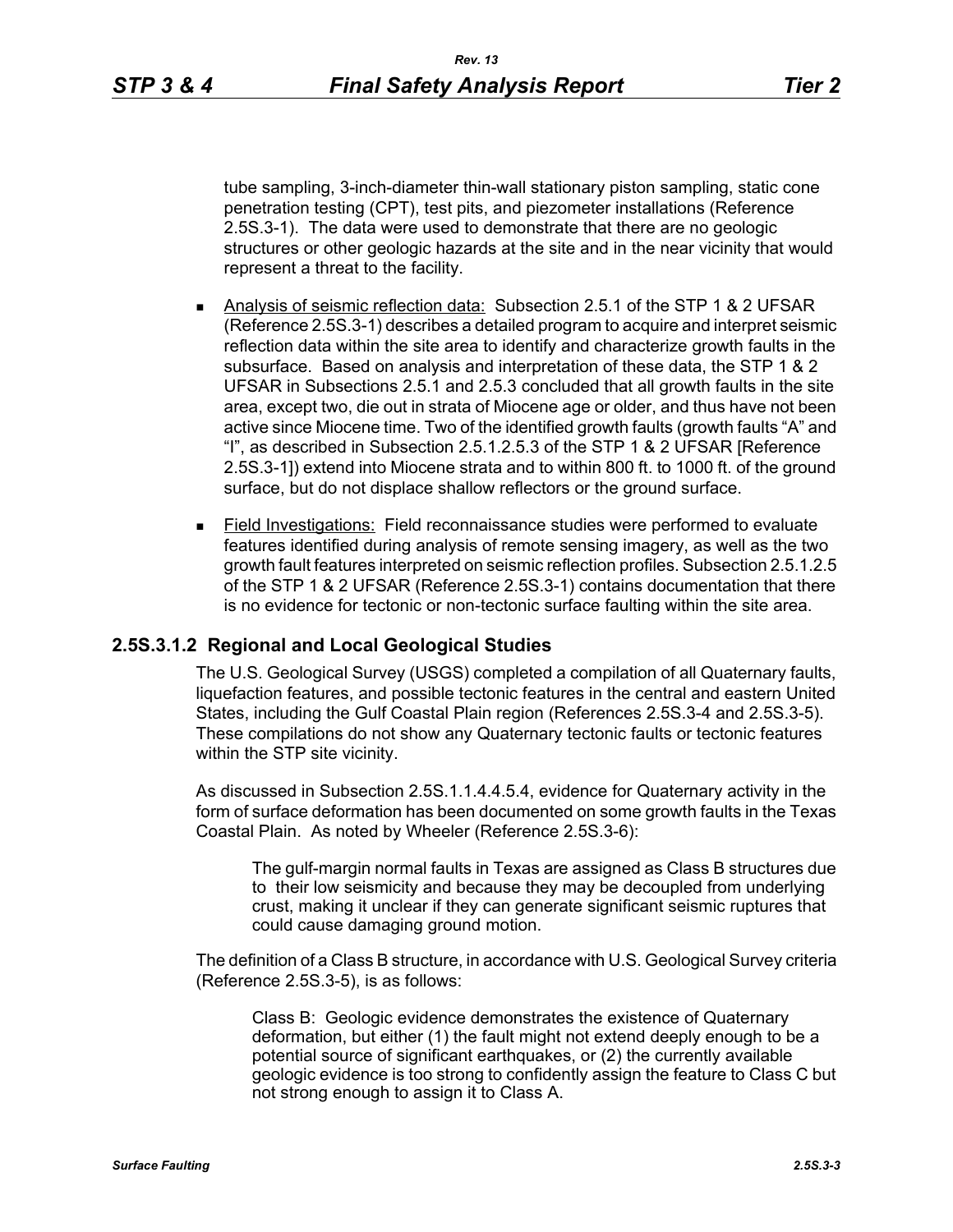In contrast, a Class A structure exhibits "geologic evidence (that) demonstrates the existence of a Quaternary fault of tectonic origin, whether the fault is exposed by mapping or inferred from liquefaction or other deformational features" (Reference 2.5S.3-5).

The assessment of the U.S. Geological Survey (Reference 2.5S.3-6) is, consistent with the data in Subsection 2.5.1 of the STP 1 & 2 UFSAR (Reference 2.5S.3-1) and studies published since the EPRI study (Reference 2.5S.3-3) (see discussion in Subsection 2.5S.1.1.4.4.5.4), that growth faults are confined to the Coastal Plain section and do not extend into the crystalline basement. The assessment of the U.S. Geological Survey (Reference 2.5S.3-6) that growth faults will not generate significant seismic ruptures also is consistent with the conclusion in Subsection 2.5.1 of the STP 1 & 2 UFSAR (Reference 2.5S.3-1) that the sediments involved in growth faulting do not have sufficient elastic strength to store strain energy that can be released in moderate to large earthquakes.

Since the analyses described in the STP 1 & 2 UFSAR (Reference 2.5S.3-1), additional analysis and mapping of the subsurface geology in the site vicinity has been published to document the locations of growth faults. This mapping is tabulated and described in Subsection 2.5S.1.2.4.2.2.2. This mapping supports the analysis and conclusions of the UFSAR regarding the locations of growth faults in the site area, and it specifically indicates that no previously unknown or undocumented growth faults have been identified in the site area.

# **2.5S.3.2 Geological Evidence, or Absence of Evidence, for Surface Deformation**

# **2.5S.3.2.1 Bedrock Faults**

As shown on Figure 2.5S.1-27, no bedrock faults have been mapped within the STP 3 & 4 site area (Subsection 2.5S.1.2.4.1).

# **2.5S.3.2.2 Growth Faults**

# **2.5S.3.2.2.1 Previous Studies for the STP 1 & 2 UFSAR**

As discussed in Subsection 2.5S.1.2.4.1.2.1, Subsection 2.5.1.2.5.3 of the STP 1 & 2 UFSAR (Reference 2.5S.3-1) documents the presence of 10 growth faults within the greater site area. These faults are confined to the Mesozoic and Cenozoic Gulf Coastal Plain stratigraphic section and do not extend into the underlying crystalline basement. Subsection 2.5.1.2.5.3 of the STP 1 & 2 UFSAR presents seismic reflection and borehole data that demonstrate 8 of the 10 growth faults are buried by 3900 ft. or more of undisturbed sediments that are at least Pliocene and probably Miocene in age or younger, indicating that there has been no movement on these 8 faults in the past approximately 3 million years or longer. Two of these growth faults ("A" and "I"; Figure 2.5S.1-43) exhibit evidence for Miocene to Pliocene or younger deformation and can be traced on seismic reflection profiles to within 900 ft. or less of the ground surface. The closest approach of growth faults "A" and "I" to the STP site is approximately 3.0 miles and 3.8 miles, respectively. Subsection 2.5.1.2.5.3 of the STP 1 & 2 UFSAR notes that this depth range is the effective limit of resolution of the seismic reflection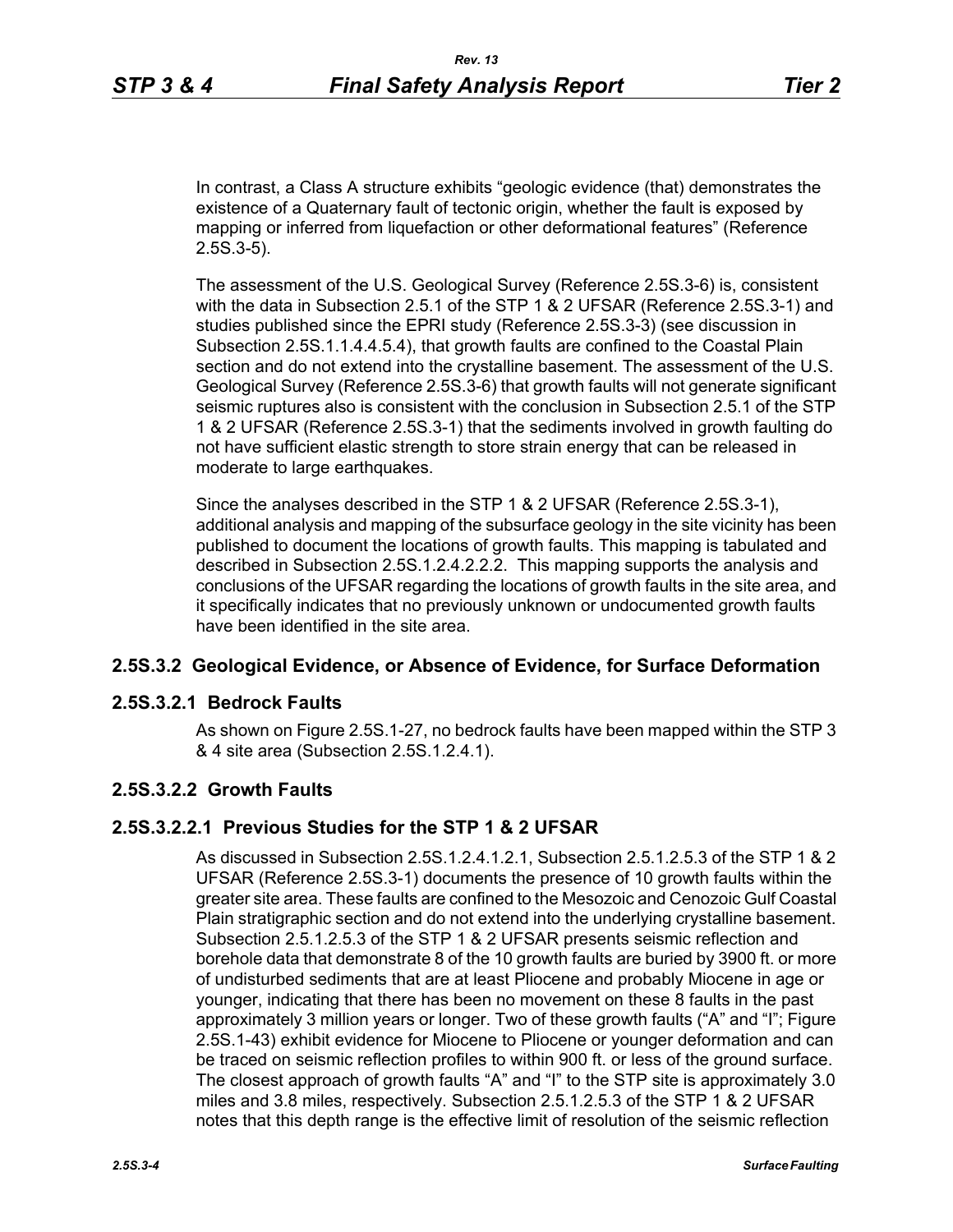data, and thus the reflection data cannot be used to assess whether the faults approach closer to the surface. Based on field reconnaissance and inspection of a shallow excavation along the western margin of the main cooling water reservoir, Subsection 2.5.1.2.5.3 of the STP 1 & 2 USFAR (Reference 2.5S.3-1) contains conclusions that there is no discrete displacement of the land surface, or of continuous stratigraphic contacts in the shallow subsurface, above the up-dip projections of growth faults "A" and "I."

#### **2.5S.3.2.2.2 Current Investigations**

Subsection 2.5S.1.2.4.2.2.1 contains discussions of the compiled mapping and subsurface data that document the location and geometry of growth faults in the site area. These data support the mapping of growth faults in the site area documented in Subsection 2.5.1.2.5.3 of the STP 1 & 2 UFSAR (Reference 2.5S.3-1), and do not indicate the presence of any additional growth faults not recognized during the UFSAR investigations for STP 1 & 2. Specifically, there are no previously published data or new data that indicate the presence of growth faults whose surface projection approaches within the site.

New air photo analysis and aerial and field reconnaissance were performed for this COL investigation to assess the surface expression or lack of surface expression of growth faults "A" and "I," as well as other growth faults in the site area. This analysis is described in detail in Subsection 2.5S.1.2.4.2.2.2, and the main observations are summarized as follows:

- **EXTERGHEED EXECUTE:** Lineaments identified on aerial photographs, similar to lineaments discussed in Subsection 2.5.1.2.5.5 of the STP 1 & 2 UFSAR (Reference 2.5S.3-1), are locally associated with subtle down-to-the-south slope breaks, vegetation lineaments, and linear drainages. Lineaments identified along growth fault "I" are more pronounced and obvious than other lineaments mapped in the site area.
- Subtle south-facing topographic breaks along growth fault "I," initially identified from interpretation of aerial photography, were discernable in aerial reconnaissance. No slope breaks or other geomorphic features potentially indicative of deformation of the surface of the Beaumont Formation were observed in association with other lineaments in the site area during aerial or field reconnaissance, consistent with conclusions of the Subsection 2.5.1.2.5.5 of the STP 1 & 2 UFSAR (Reference 2.5S.3-1).
- **Three topographic profiles that were surveyed using a total-station instrument** document local down-to-the-south relief of the land surface across growth fault "I" at distances of approximately 4.8 miles and greater from the site area. The deflection of the land surface is characterized as a variable south-facing monoclinal flexure, exhibiting about 1.5 ft. to 6 ft. of total relief over horizontal distances ranging from about 180 ft. to 500 ft. The monoclinal flexures represent a localized increase of about 0.3° to 0.8° in the southward gradient of the land surface above the buried tip of growth fault "I."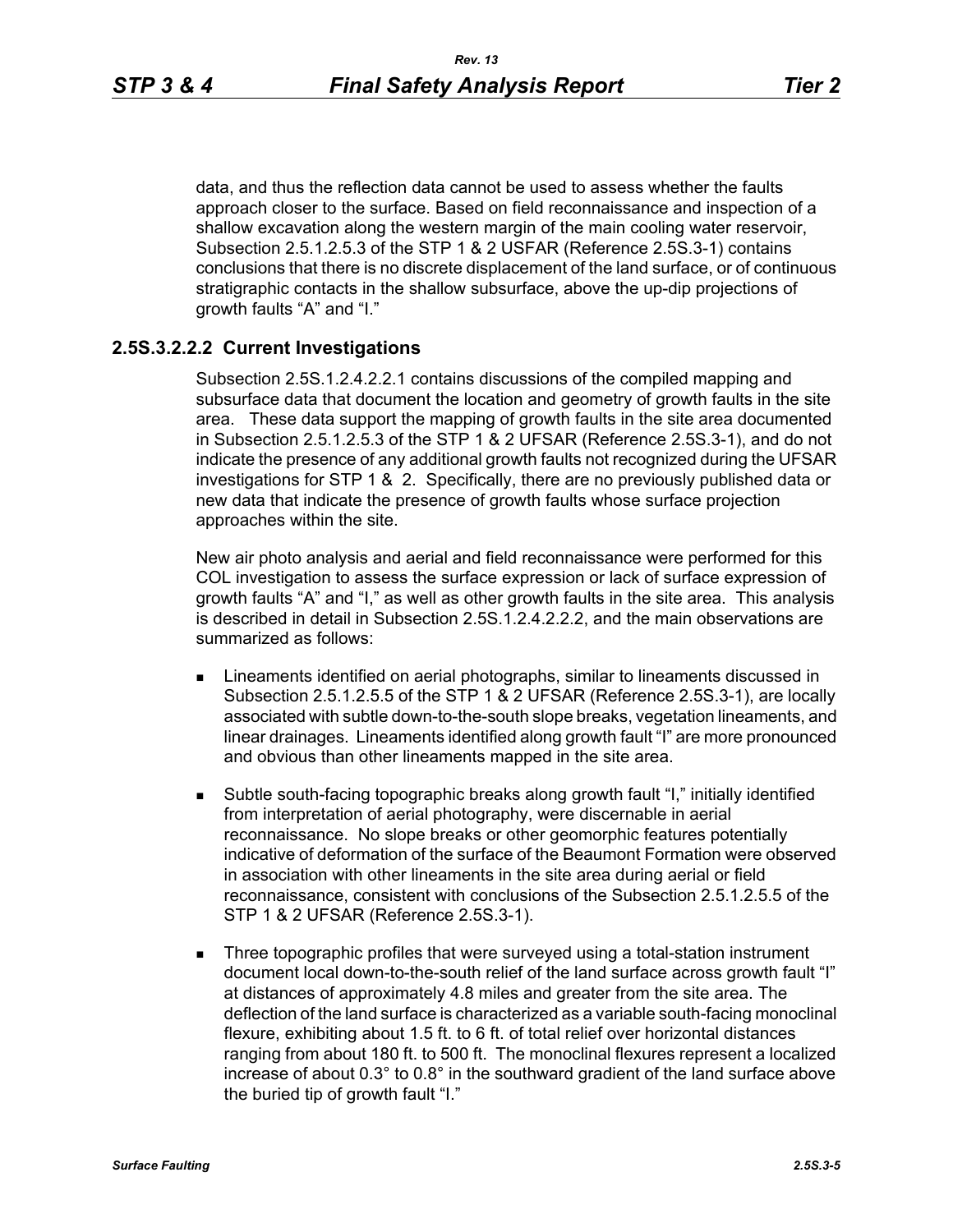- A north-south topographic profile measured along the western margin of the main cooling water reservoir shows substantial short-wavelength topographic relief due to non-tectonic natural and cultural modifications of the land surface, but no consistent and well-expressed south-down tilting across the surface projection of growth fault "I." Although the short-wavelength relief makes it difficult to confidently identify and correlate uneroded remnants of the upper surface of the Beaumont Formation adjacent to the cooling water reservoir, we conclude that there is no south-facing monoclinal tilting that can be unequivocally determined within the resolution of the survey. This conclusion is consistent with shallow trench observations discussed in Subsection 2.5.1.2.5.6 of the STP 1 & 2 UFSAR (Reference 2.5S.3-1) that document no deformation of continuous, stratified bedding in the Beaumont Formation above the updip projection of growth fault "I" along the western margin of the cooling water reservoir.
- An east-west cross section (C-C'; Figure 2.5S.1-47) of interpreted and correlated borehole data along the southern margin of the main cooling water reservoir documents lateral variation and interfingering of sand and clay textural facies of the late Pleistocene Beaumont Formation in the vicinity of the updip projection of the growth fault "I," but no positive evidence for systematic displacement or offset of stratigraphic contacts. Given the extremely low relief across the slope breaks that we tentatively associate with growth fault "I" to the west (i.e., about 1.5 ft. to 5 ft.), it is possible that comparable displacements at depth would not be discernable within the resolution of cross section C-C'.

The geomorphic relations described above are interpreted as variable south-down deformation of the upper surface of the Beaumont Formation above the buried tip of growth fault "I." The deformation is characterized by very low-amplitude homoclinal flexure of the land surface, suggesting that the deformation is related to local faultpropagation folding above the buried tip of growth fault "I." The closest documented geomorphic expression of potential surface tilting, due to movement on growth fault "I" to the site area is located at a distance of about 4.8 miles. Survey data along the western margin of the cooling reservoir at a distance of about 3.2 miles from the site reveal no obvious monoclinal tilting of the surface of the Beaumont Formation, consistent with shallow excavation exposures of undeformed stratigraphy in the Beaumont Formation discussed in Subsection 2.5.1.2.6.6 of the STP 1 & 2 UFSAR (Reference 2.5S.3-1).

Although there is *prima facie* evidence for late Quaternary movement on local reaches of growth fault "I" within the site area, the closest approach of growth fault "I" to the site is 3.8 miles, and thus there is no potential for permanent ground deformation from activity on this structure within the site.

### **2.5S.3.3 Correlation of Earthquakes with Capable Tectonic Sources**

There is no seismicity within the site vicinity of STP 3 & 4 (Figure 2.5S.2-8), and as such there is no spatial correlation of earthquake epicenters with known or postulated faults, other tectonic features, or other geomorphic features.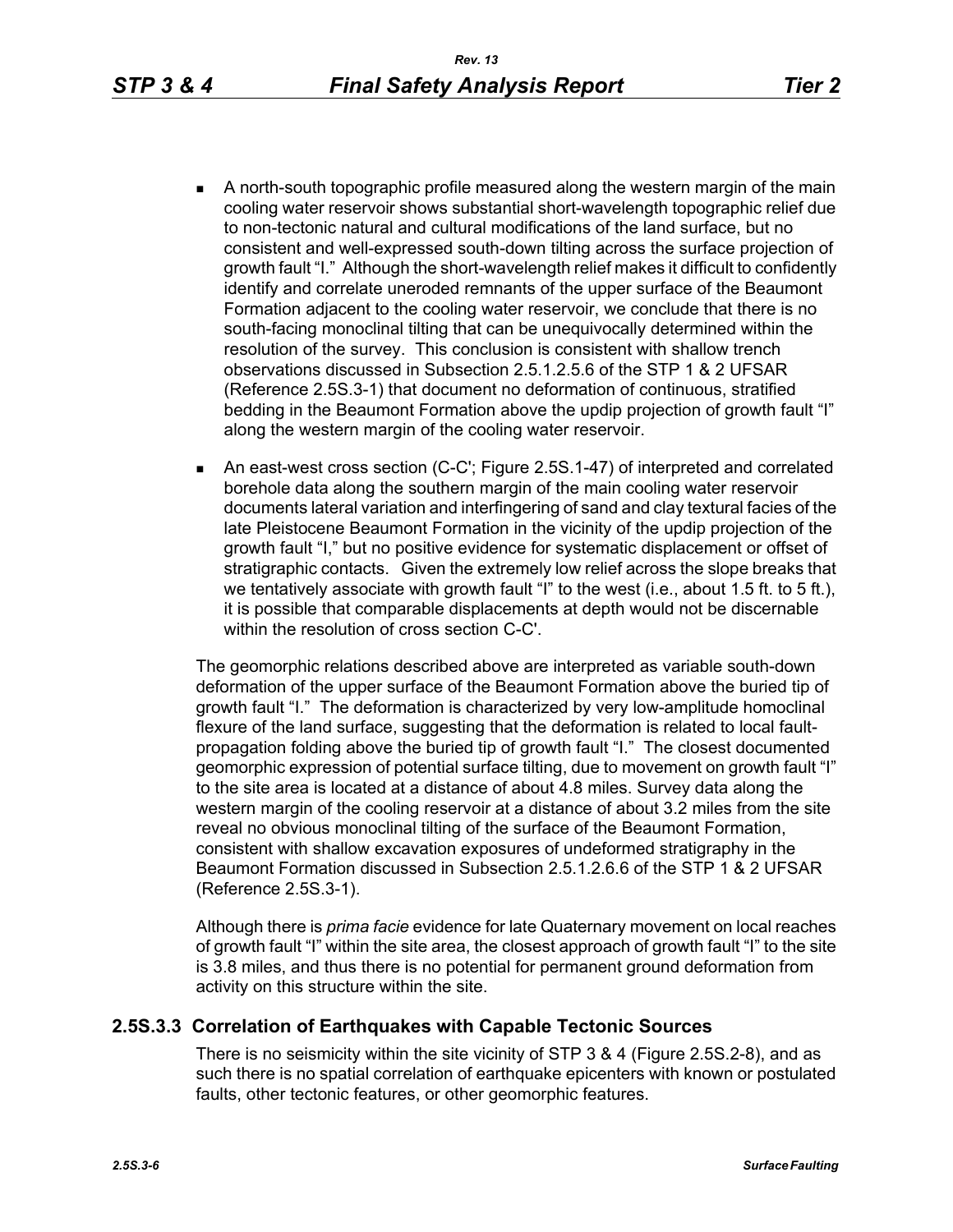As part of this COL application, the EPRI earthquake catalog was updated to incorporate southern United States and Gulf of Mexico earthquakes that occurred between 1984 and 2006. The updated earthquake catalog contains no earthquakes with body wave magnitude  $(m_h) \geq 3.0$  within the site vicinity. No reported historical earthquake epicenters have been associated with buried bedrock faults or growth faults within the site vicinity (Figure 2.5S.1-42).

Subsection 2.5.2.1 of the STP 1 & 2 UFSAR (Reference 2.5S.3-1) discussed reports of microearthquake activity associated with growth faults in Brazoria County, Texas, and Percperdue, Vermillion Parish, Louisiana, but noted that no events with magnitudes larger than 1.5 have been reported.

The February 10, 2006 Emb 5.5 earthquake in the Gulf of Mexico (discussed in Subsection 2.5S.2.3) has been proposed by M. Nettles (Reference 2.5S.2-7) to be related to gravity sliding on a low-angle normal fault at the edge of the continental shelf; however, no other events within the updated catalog have been attributed to such mechanisms.

### **2.5S.3.4 Ages of Most Recent Deformation**

### **2.5S.3.4.1 Conclusions of the STP 1 & 2 UFSAR**

As summarized in Subsection 2.5.S.1, the most recent bedrock deformation in the site region occurred during the Mesozoic and is related to rifting that led to development of the Gulf of Mexico basin. As the Gulf of Mexico opened, basement crust beneath the STP 3 & 4 site subsided and became part of a passive continental margin. The passive margin crust was progressively buried by Mesozoic and Cenozoic marine deposits of the Gulf of Mexico, and it presently is at a depth of about 6.6 miles beneath the STP site. There is no documented evidence of faulting in the basement younger than Mesozoic in age beneath the STP site.

Subsection 2.5.1.2.5 of the STP 1 & 2 UFSAR (Reference 2.5S.3-1) identified 10 growth faults in the subsurface of the STP 1 & 2 site area. The UFSAR presented evidence that:

- **Eight of the 10 growth faults are overlain by undeformed deposits of at least** Pliocene and probably Miocene age or older. Based on these relations, the UFSAR concluded that these eight growth faults have not been active since approximately Miocene time.
- Two of the 10 growth faults (growth faults "A" and "I") deform sediments of Miocene-Pliocene age, and possibly younger. Based on field reconnaissance and examination of shallow exposures, Subsection 2.5.1.2.5.6 of the STP 1 & 2 UFSAR concluded that there was no discrete displacement of the land surface, or bedding in the shallow subsurface, at the updip projections of growth faults "A" and "I" in the site area. Given that the Beaumont Formation deposits that directly underlie the land surface in the site area are about 100,000 years old (Reference 2.5S.3-2), these relationships imply that there has been no discrete surface faulting in the past approximately 100,000 years.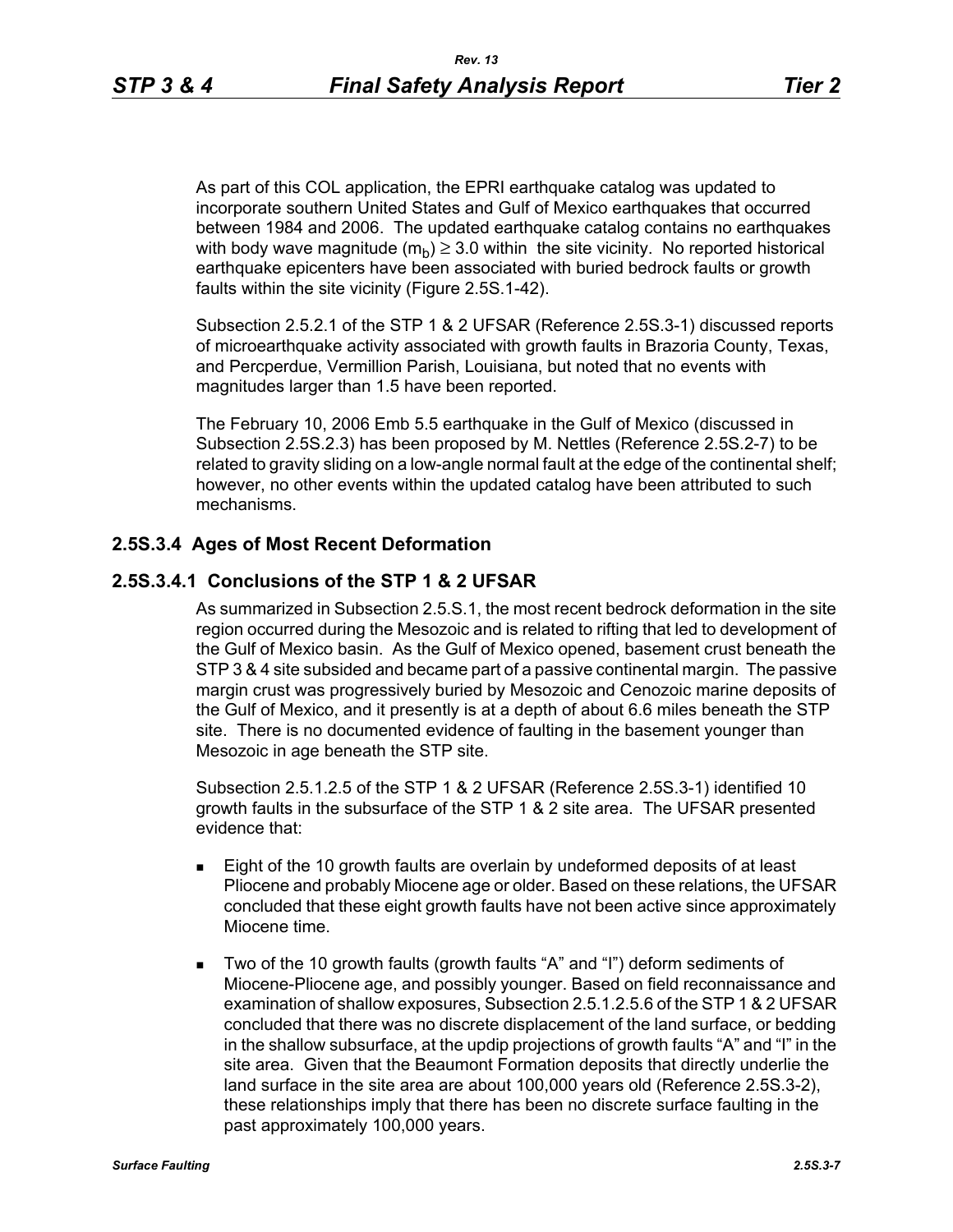# **2.5S.3.4.2 Results of Current Investigations**

Based on interpretation of aerial photography, aerial reconnaissance, field reconnaissance, and topographic surveys, there is *prima facie* evidence for localized, low relief tilting of the upper surface of the Beaumont Formation above growth fault "I" at a distance of 4.8 miles from the site. The deformation is characterized by southdown monoclinal flexure of the land surface, and is distributed across a horizontal distance that ranges from 180 ft. to 500 ft. at the sites evaluated for this COL application. Survey and field data acquired within the site area clearly document the absence of discrete surface rupture above growth fault "I." Topographic profiles surveyed at intervals over a distance of several miles document significant variability in the magnitude and width of the zone of tilting, suggesting that activity is not uniform along strike. Surface deformation above growth fault "I" does not occur within the STP site. Based on a review of available published geologic literature, field and aerial reconnaissance, and interpretation of aerial photography, no other growth faults within the 5-mile site area exhibit evidence of Quaternary activity.

### **2.5S.3.5 Relationship of Tectonic Structures in the Site Area to Regional Tectonic Sources**

There are no tectonic bedrock faults within the STP site area. Growth faults, which are confined to the Gulf Coastal Plain stratigraphic section and do not involve the basement, have been mapped in the site area and are associated with the Frio fault zone, which has been mapped for a minimum of 500 mi along trend in the Gulf Coastal Plain (see discussion in Subsection 2.5S.1.1.4.4.4.2). Although the Frio zone of growth faults is regionally extensive, it is designated a "Class B" feature by the U.S. Geological Survey (References 2.5S.3-5 and 2.5S.3-6) because it is unclear that growth faults are capable of producing significant seismic rupture and associated strong vibratory ground motion (see discussion in Subsection 2.5S.2.1.1.2). Subsection 2.5.2.4 of the STP 1 & 2 UFSAR (Reference 2.5S.3-1) concluded that growth faults are not capable of storing significant elastic strain energy to produce moderate to large earthquakes. Consequently, we conclude there is no correlation of geologic structures in the site area to regional, capable tectonic sources.

# **2.5S.3.6 Characterization of Capable Tectonic Sources**

Based on data presented in Subsection 2.5S.1 and previous discussions in Subsection 2.5S.3.4, there are no capable tectonic sources within the STP site area.

# **2.5S.3.7 Designation of Zones of Quaternary Deformation in the Site Region**

There are no zones of Quaternary deformation associated with tectonic faults requiring detailed investigation within the site area. A review and interpretation of aerial photography and available geotechnical boring logs, coupled with aerial and field reconnaissance, identified possible Quaternary deformation associated with growth fault "I" in the site area. However, the closest approach of the surface projection of growth fault "I" to the STP 3 & 4 site is 3.8 miles. Thus no further investigations were conducted to better characterize growth fault "I."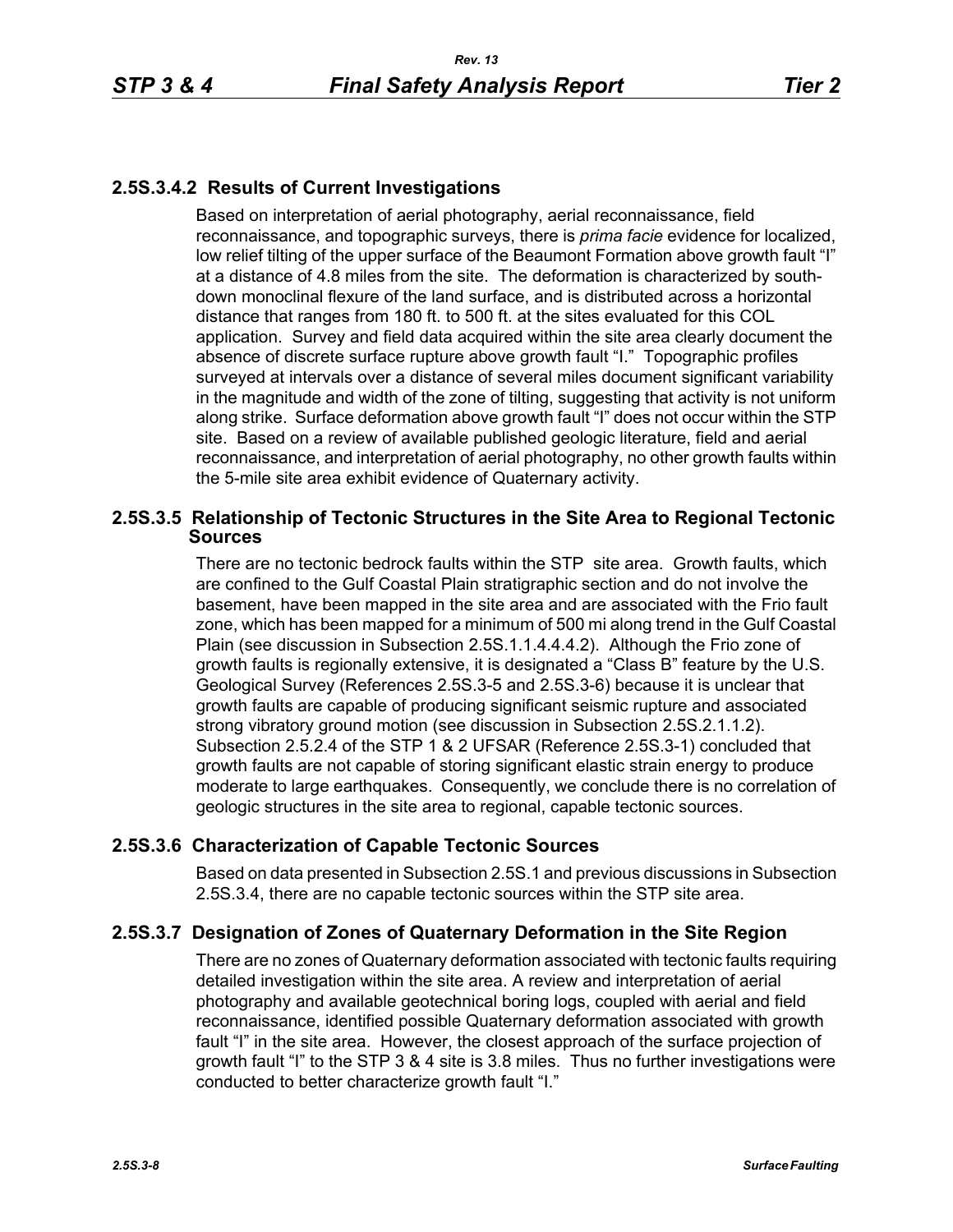### **2.5S.3.8 Potential for Surface Tectonic Deformation at the Site**

### **2.5S.3.8.1 Potential for Surface Tectonic Deformation at the Site**

The potential for tectonic deformation at the site is negligible. There are no capable tectonic faults within the site vicinity.

### **2.5S.3.8.2 Potential for Non-Tectonic Deformation**

The potential for non-tectonic deformation at the site is negligible. Soils within the site area are not susceptible to karst-type dissolution collapse or to subsidence due to fluid withdrawal.

There are non-tectonic growth faults within the site area that have deformed sediments younger than late Miocene, and growth fault "I" locally exhibits evidence for Quaternary activity in the form of monoclinal tilting of the surface of the late Pleistocene Beaumont Formation. The potential for surface deformation associated with growth fault activity is discussed in the following section.

### **2.5S.3.8.2.1 Growth Faults**

The potential for non-tectonic deformation at the STP site from movement on growth faults is negligible. As summarized in Subsection 2.5S.1.2.4.2.1, previous detailed studies of growth faults in Subsection 2.5.1.2.5.6 of the STP 1 & 2 UFSAR (Reference 2.5S.3-1) documented the absence of growth faults that project to the surface within the STP site. The UFSAR identified only two growth faults within the site area that deform sediments younger than late Miocene. Of these two structures, only growth fault "I" exhibits *prima facie* evidence for Quaternary activity, and the closest approach of the surface projection of growth fault "I" to the STP site is about 3.8 miles. Future activity on growth fault "I," if any, will not impact the STP 3 & 4 site.

### **2.5S.3.8.2.2 Other Potential Sources of Non-Tectonic De-formation**

There is no evidence of non-tectonic deformation at the STP 3 & 4 site in the form of glacially-induced faulting, collapse structures, salt migration, or volcanic intrusion:

- All documented faulting within the site vicinity is attributed by researchers to movement on growth faults, the activity of which is related to sediment compaction, dewatering, and flow of salt in the subsurface.
- There are no documented examples of glacially-induced faulting in the site region.

Subsection 2.5.1.1.6.6.7.1 of the STP 1 & 2 UFSAR (Reference 2.5S.3-1) concluded that there were no deposits of limestone or other carbonate rocks at shallow depth within the STP site area that pose potential collapse and surface subsidence hazards. There are no new data since of the studies documented in the STP 1 & 2 UFSAR (Reference 2.5S.3-1) that contradict these conclusions.

No piercement-type salt domes are located within the site area. As noted in Subsection 2.5.1.1.6.6.7 of the STP 1 & 2 UFSAR (Reference 2.5S.3-1), the closest salt dome to the STP site is Big Hill Salt Dome, located 10 miles from the site. No data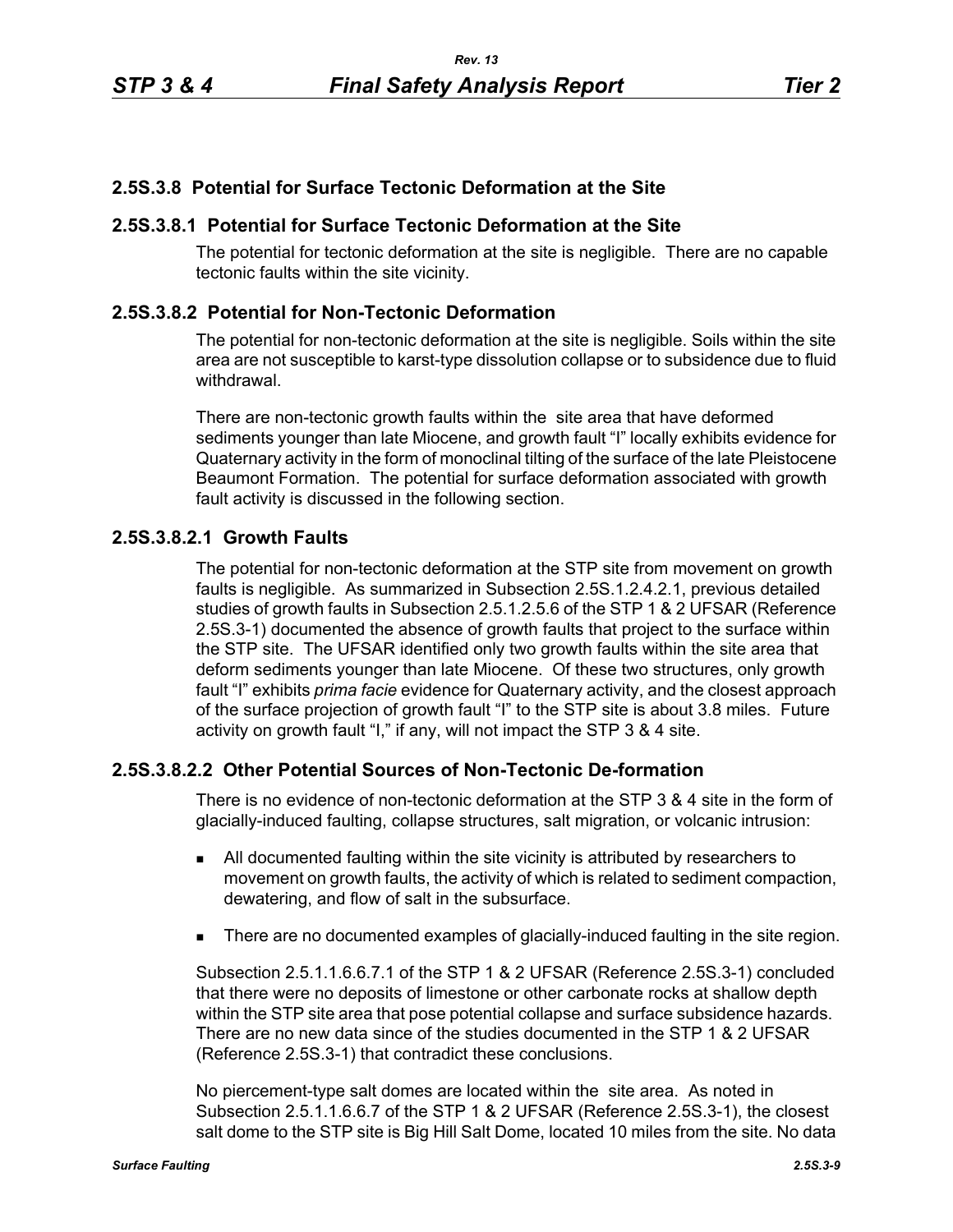collected since of the studies documented in the STP 1 & 2 UFSAR (Reference 2.5S.3- 1) indicate the presence of any previously unknown salt domes within 10 miles of the STP site (Reference 2.5S.3-8).

The Texas Gulf Coast is part of a stable intraplate region, and there are no volcanic rocks of any age mapped within the site vicinity. Based on a review of geologic literature, there is no documented intrusive or extrusive volcanic activity of Tertiary age within the site region. The youngest documented magmatic activity in the site region is Mesozoic in age and is spatially associated with the Balcones fault zone (Reference 2.5S.3-9) at a distance of about 138 miles from STP 3 & 4.

There are no mining activities within the site area that may produce man-induced surface collapse.

As discussed extensively in Subsection 2.5.1.1.6.6.7.2 of the STP 1 & 2 UFSAR (Reference 2.5S.3-1), the STP site is considered a non-productive future source of oil and gas because of unfavorable structural and stratigraphic conditions extending to a minimum depth of 10,000 ft.

As discussed in Subsection 2.5S.1.2.6.5, subsidence as a result of dewatering of the shallow aquifer(s) and/or removal of potential petroleum resources from beneath the STP 3 & 4 site is not anticipated to be significant. The maximum anticipated subsidence at STP due to construction dewatering is between 0.04 and 0.05 ft. Because there are other considerations, such as infiltration by stormwater, which will replace some of the water in the aquifer, it is unlikely that subsidence will reach this level. There are no new data contradicting the conclusion of the STP 1 & 2 UFSAR (Reference 2.5S.3-1) that subsidence of the land surface from hydrocarbon extraction will not occur at the STP 3 & 4 site.